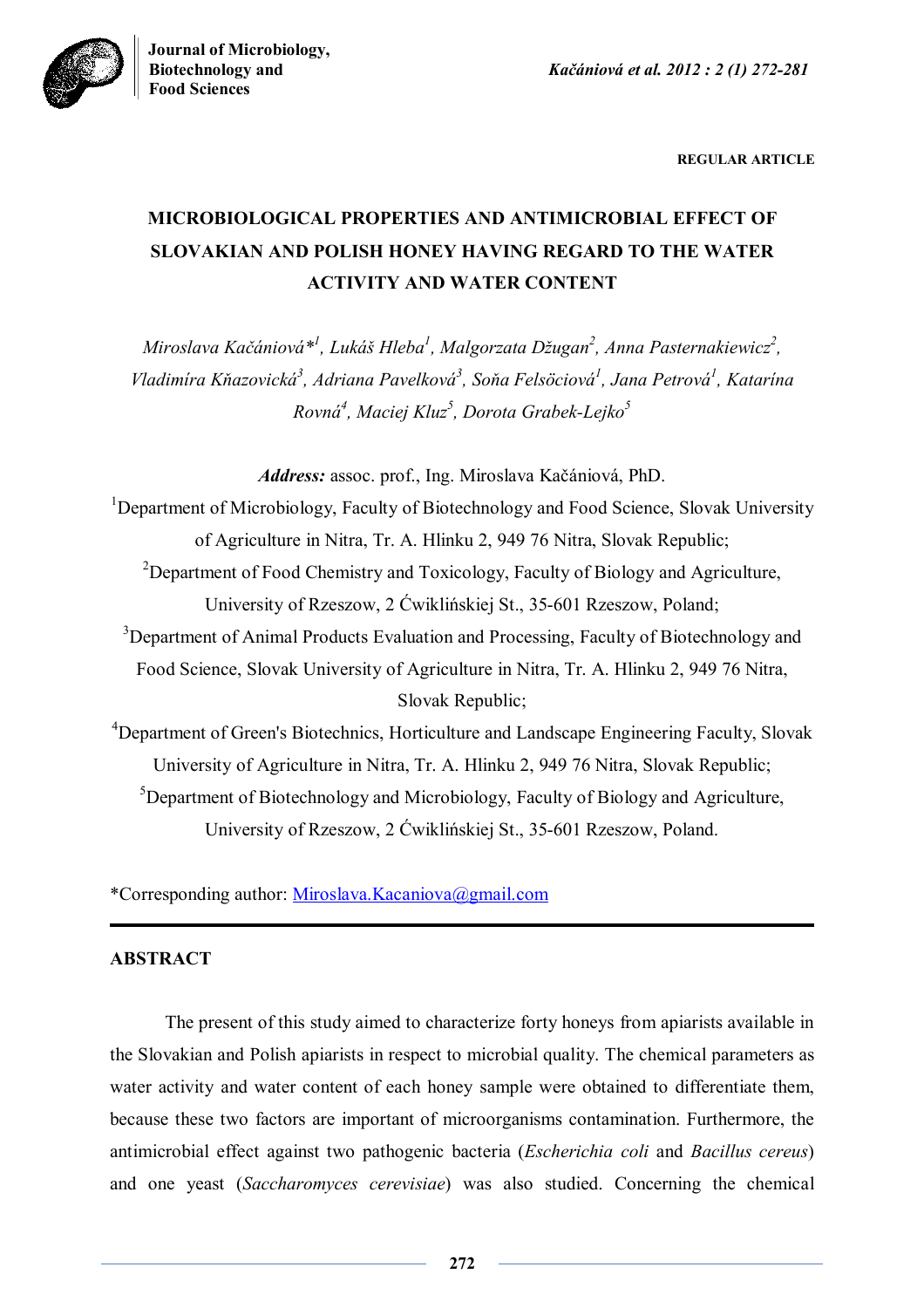parameters, honey samples were found to meet European Legislation (EC Directive 2001/110) except for water content of four samples. Microbiologically, the commercial quality was considered good and all samples showed to be negative in respect to safety parameters. The antimicrobial activities of honey samples were tested by 10%, 25% and 50% (by mass per volume) concentration. The strongest antimicrobial effect was shown by 50% honey concentration against *Escherichia coli.*

**Keywords:** Honey, microbiological contamination, antimicrobial activity, pathogens, water activity, moisture

#### **INTRODUCTION**

Honey, as most natural products, may have a large variance in therapeutic components depending on its origin. Thus, the floral source of honey plays an important role on its biological properties. For example, Manuka honey from New Zealand is recognized for its therapeutic properties. The composition of honey has been shown to depend largely on its floral source. In consequence, it would not be surprising that the provenance of honey could determine its antibacterial properties. It is also possible that the mixing of honeys affect their antibacterial activity since honeys with lower antibacterial activities may mask the higher antibacterial activity of other honeys **(Basualdo et al., 2007).**

The quality of honey is mainly determined by its sensorial, chemical, physical and microbiological characteristics **(Finola et al., 2007).** On the other hand, EU legislation lacks specifications concerning microbial contamination and hygiene of the product. In fact, numerous studies have been reported on the physicochemical parameters of honeys from all over the world **(Azeredo et al., 2003; Finola et al., 2007; Kucuk et al., 2007; Al et al., 2009)**, but microbial contamination studies are rare and are essentially devoted to *Clostridium botulinum* **(Iurlina and Fritz, 2005; Nevas et al., 2002, 2005; Finola et al., 2007).**

Honey has several sources of microbial contamination. Primary sources include pollen, the digestive tracts of honey bees, dust, air, soil and nectar, and are somewhat difficult to eliminate. On the other hand, secondary sources, due to honey handlers and processing, are easier to control by the application of good manufacturing practices **(Snowdon and Cliver, 1995).** The major microbial contaminants include moulds and yeasts, as well the spores of *Bacillus* spp. and *Clostridium* spp. **(Snowdon and Cliver, 1995)**, being their counts indicative of honeys' commercial quality and safety.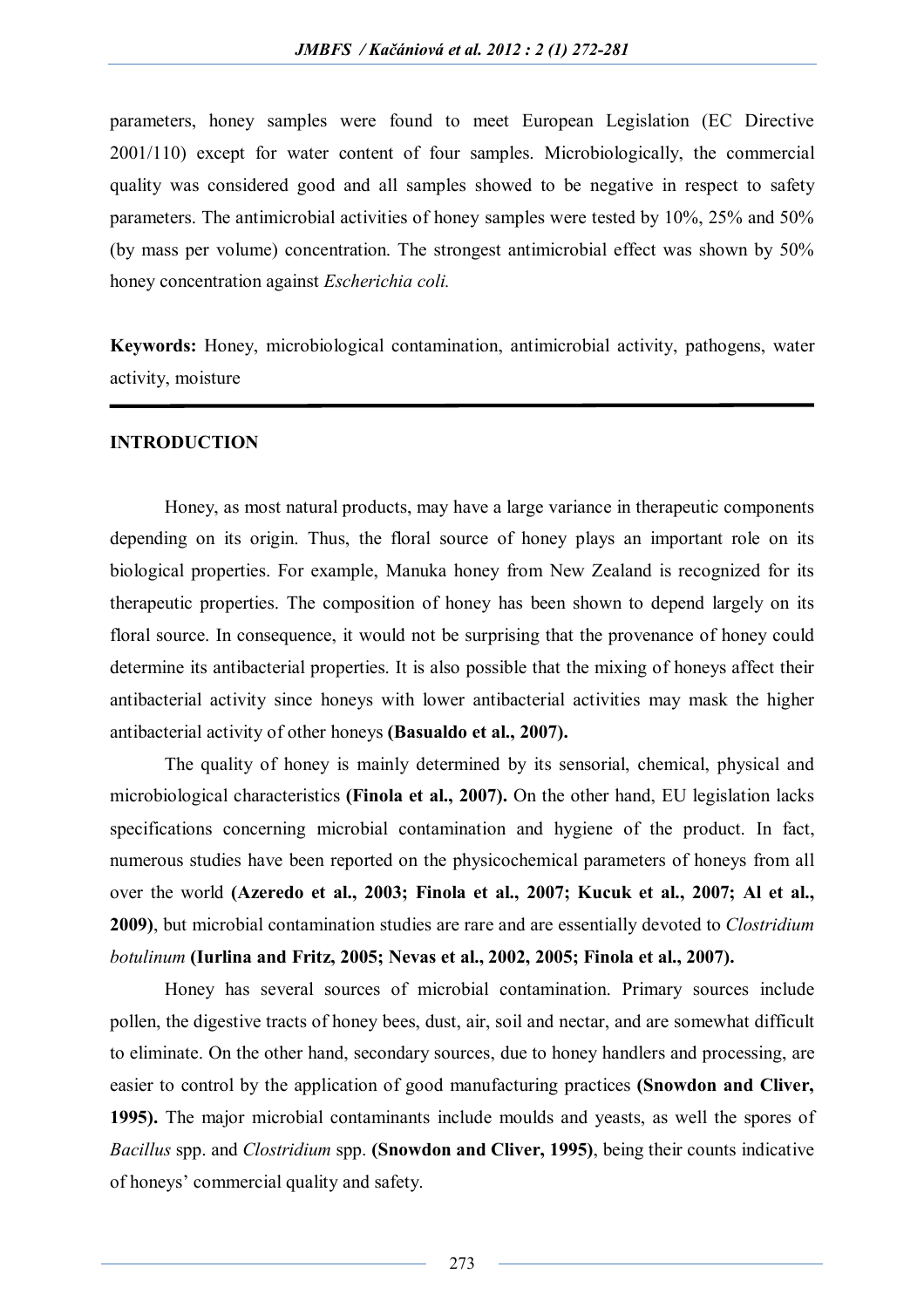Antimicrobial agents are essentially important in reducing the global burden of infectious diseases. However, as resistant pathogens develop and spread, the effectiveness of the antibiotics is diminished. This type of bacterial resistance to the antimicrobial agents poses a very serious threat to public health, and for all kinds of antibiotics, including the major last-resort drugs, the frequencies of resistance are increasing worldwide. Therefore, alternative antimicrobial strategies are urgently needed, and thus this situation has led to a reevaluation of the therapeutic use of ancient remedies, such as plants and plant-based products, including honey **(Mandal and Mandal, 2011).**

The present of this study aimed to characterize forty honeys available in the Slovakian and Polish apiaries in respect to microbial quality. The chemical parameters as water activity and water content of each honey sample were obtained to differentiate them, because these two factors are important of microorganisms contamination. Total count of aerobic bacteria, anaerobic bacteria, moulds and yeasts were the microbial contaminants of interest. Furthermore, the antimicrobial effect against pathogenic bacteria and yeast was also studied.

## **MATERIAL AND METHODS**

#### **Honey samples**

Forty honeys where purchased from local market and apiarist from Slovakia and Poland and left at room temperature until further analysis. All tested honey samples are in table 1.

| <b>Table 1</b> Characterization of honey samples |                        |                  |  |  |  |  |  |  |
|--------------------------------------------------|------------------------|------------------|--|--|--|--|--|--|
| <b>Sample</b>                                    | Slovakia               | <b>Poland</b>    |  |  |  |  |  |  |
| 1.                                               | Polyfloral, wood, 2007 | Polyfloral, 2010 |  |  |  |  |  |  |
| 2.                                               | Polyfloral, wood, 2010 | Polyfloral, 2009 |  |  |  |  |  |  |
| 3.                                               | Polyfloral, wood, 2010 | Polyfloral, 2010 |  |  |  |  |  |  |
| 4.                                               | Polyfloral, wood, 2009 | Polyfloral, 2010 |  |  |  |  |  |  |
| 5.                                               | Polyfloral, wood, 2008 | Polyfloral, 2010 |  |  |  |  |  |  |
| 6.                                               | Sunflower, 2011        | Buckwheat, 2010  |  |  |  |  |  |  |
| 7.                                               | Sunflower, 2011        | Buckwheat, 2010  |  |  |  |  |  |  |
| 8.                                               | Sunflower, 2011        | Buckwheat, 2010  |  |  |  |  |  |  |
| 9.                                               | Sunflower, 2011        | Buckwheat, 2009  |  |  |  |  |  |  |
| 10.                                              | Sunflower, 2011        | Buckwheat, 2008  |  |  |  |  |  |  |
| 11.                                              | Honeydew, 2009         | Heather, 2010    |  |  |  |  |  |  |
| 12.                                              | Honeydew, 2008         | Heather, 2009    |  |  |  |  |  |  |

**Table 1** Characterization of honey samples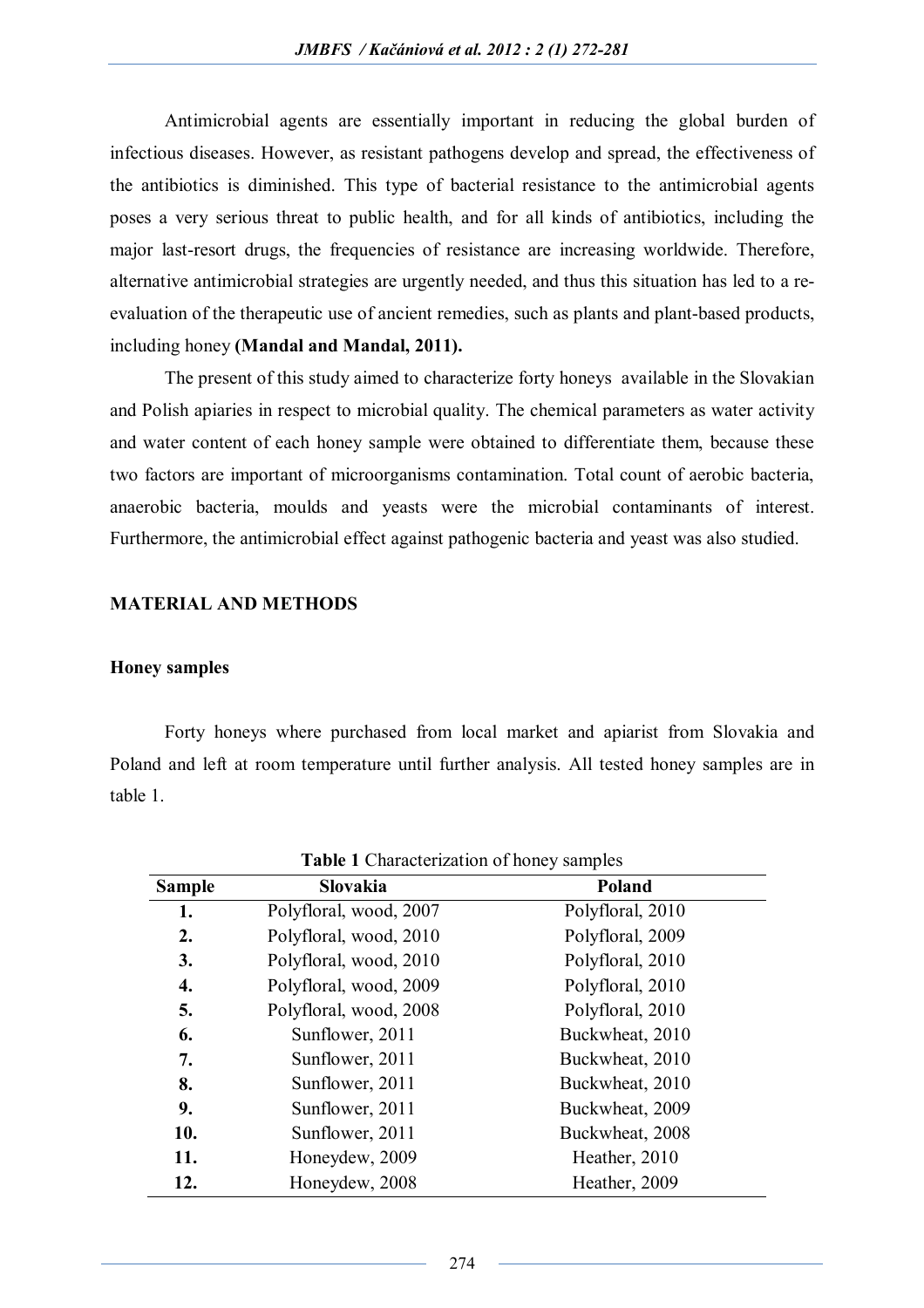| 13. | Honeydew, 2010                  | Heather, 2010               |
|-----|---------------------------------|-----------------------------|
|     | Monofloral, Tilia platyphyllos, | Monofloral                  |
| 14. | 2009                            | Solidago L., 2010           |
|     | Monofloral, Tilia platyphyllos, | Monofloral <i>Phacelia</i>  |
| 15. | 2009                            | tanacetifolia Benth., 2010  |
|     | Monofloral, Tilia platyphyllos, | Monofloral <i>Phacelia</i>  |
| 16. | 2009                            | tanacetifolia Benth., 2010  |
|     | Monofloral, Robinia             | Monofloral <i>Phaseolus</i> |
| 17. | pseudoacacia L., 2009           | coccinneus, 2010            |
|     | Monofloral, Robinia             | Monofloral Taraxacum        |
| 18. | pseudoacacia L., 2009           | <i>officinale</i> , 2010    |
| 19. | Blossom nectar, 2010            | Blossom nectar, 2010        |
| 20. | Bloosom nectar, 2010            | Bloosom nectar, 2010        |

#### **Microbial contamination**

Ten grams of each honey sample were homogenized into 90 mL of solution physiological. Decimal dilutions were made into the same solvent. Aerobic bacteria were counted onto meat peptone agar and incubated at 30 °C for 48-72 h. Anaerobic bacteria were cultivated on Anaerobic agar at 30 °C for 48-72 h. Microscopic fungi and yeast were cultivated on Czapek - Dox agar at 25 °C for 5-7 days. Microbial counts were expressed as colony-forming units per gram of honey (cfu.g<sup>-1</sup>).

### **Antimicrobial activity**

Honey solutions were prepared in three concentrations: 50, 25 and 12.5 % (by mass per volume). The samples of each honey (1 g) and sterile water were stored at 37  $\degree$ C for 30 min before mixing, to facilitate homogenization. The 50 % (by mass per volume) solutions thus prepared were diluted to 25 and 12.5 %. The samples were assayed immediately after dilution. Honeys were screened for their antimicrobial activity, according to the agar well diffusion method and disc diffusion method proposed by the CLSI (former NCCLS) against the following three reference strains: (1) *Escherichia col*i, (2) *Bacillus cereus* and (3) *Saccharomyces cerevisiae*. All the above microorganisms were grown (100 mL) in Muller Hinton broth at 37°C for 18 h (Biomark<sup>TM</sup>, Pune, India). Muller Hinton agar (Biomark<sup>TM</sup>, Pune, India) for bacteria and Sabouard agar (Biomark<sup>TM</sup>, Pune, India) for yeast (150 mL) plates were poured and stored at 4°C for 24 h followed by agar well opening on plates and disc diffusion method (6 mm diameter). Antibacterial activity was assessed by measuring the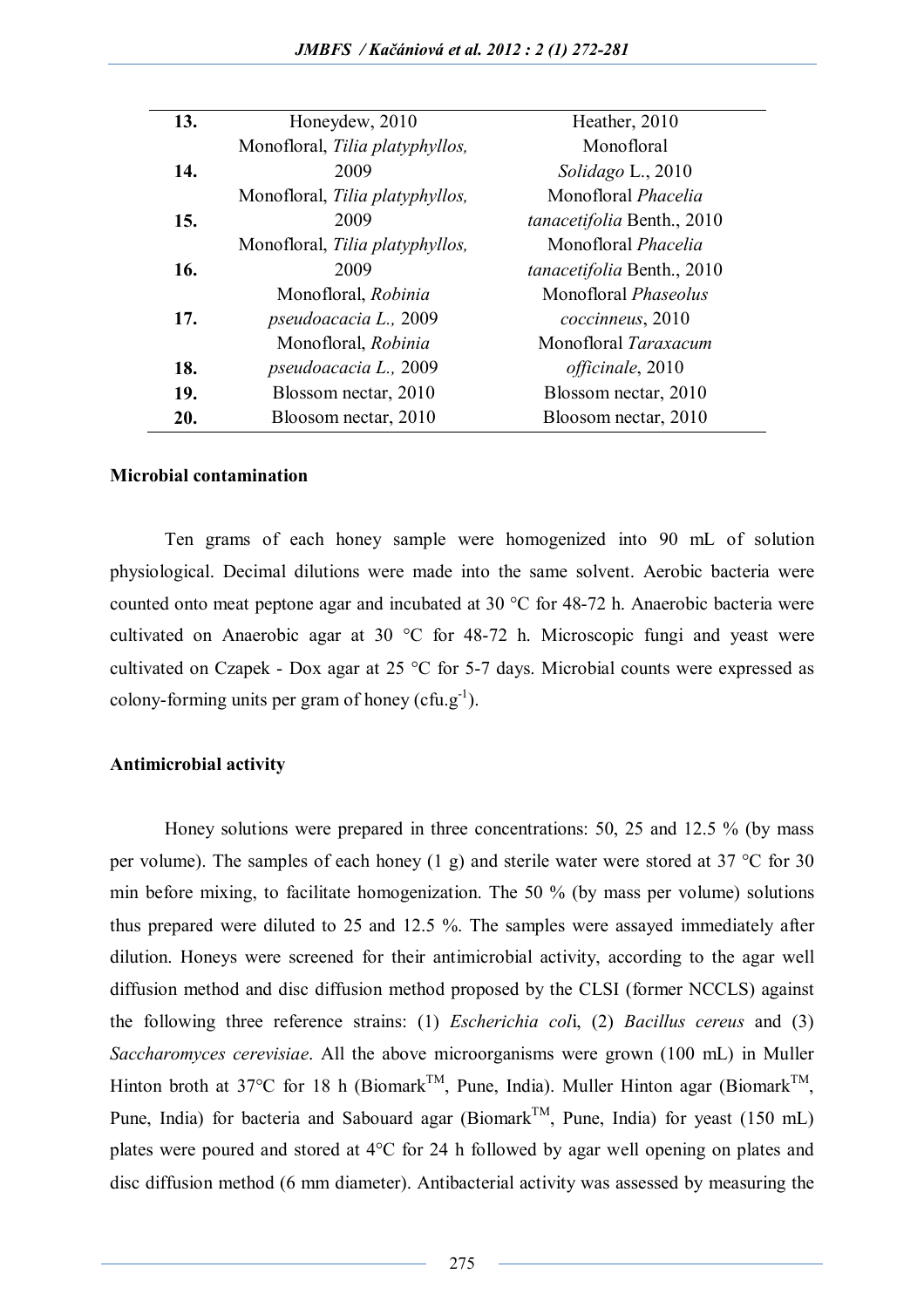diameter of the inhibition zones surrounding the wells and discs. Two replicate plates were used per each concentration of honey and the experiment was repeated twice.

 The water content and water activity of each honey samples were measured simultaneously.

#### **Water activity**

Water activity of each sample was measured with LabMaster-aw (Novasina, Pfaffikon, Switzerland). Every sample was analyzed in three parallel determinations.

#### **Water content**

The water content was detected using a portable refractometer (ATAGO®, Tokyo, Japan).

#### **Statistical analysis**

The statistical processing of the data obtained from all studies was implemented by means with STATGRAPHICS 5 software. Experimental results were expressed as means, standard deviation (SD) and coefficient of variability (CV).

## **RESULTS AND DISCUSSION**

Primary sources of microbial contamination probably include the pollen, the digestive tracts of honeybees, dust, air, earth and nectar - sources that are very difficult to control. The same secondary (post-harvest) sources that influence other food products are also sources of contamination for honey. These include air, food handlers, cross-contamination, equipment and buildings. Secondary sources of contamination are controlled by good manufacturing practices. A routine microbiological examination of honey might include several different assays. A standard plate count provides general information. Specialized tests, such as a count of yeasts and an assay for bacterial spore-formers, may also be useful. An indicator of sanitary quality as provided by coliform counts might be included. Additional tests, to explain unusually high counts or address a certain problem, may be needed. The microbes of concern in honey are primarily yeast and spore-forming bacteria. Total plate counts from honey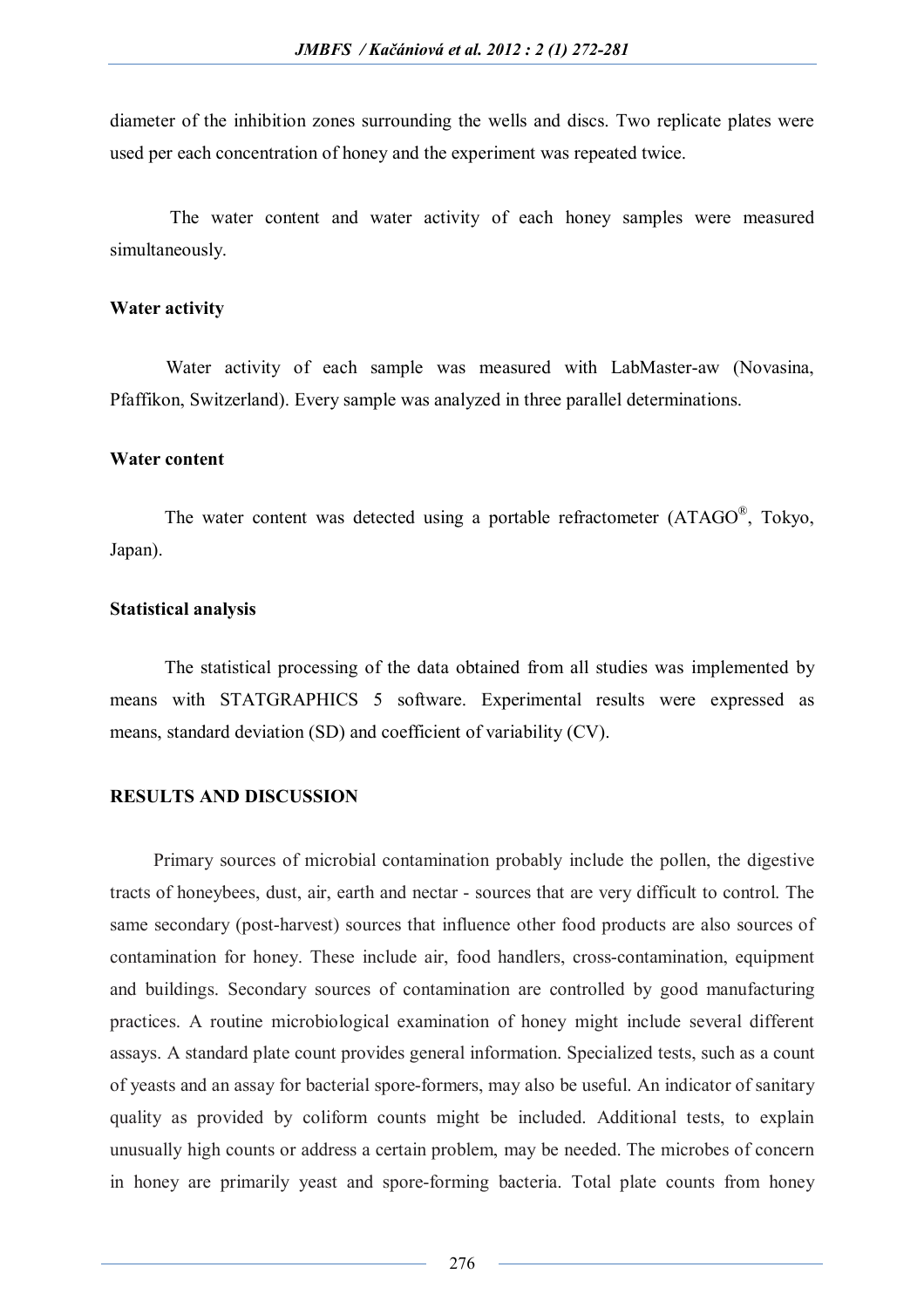samples can very from zero to tens of thousands per gram for no apparent reason. Most samples of honey contain detectable levels of yeasts. Although yeast counts in many honey samples are below 100 colony forming units per gram  $(cfu.g^{-1})$ , yeasts can grow in honey in very high numbers. Standard industry practices control yeast growth. Bacterial spores, particularly those belonging to the *Bacillus* genus, are regularly found in honey. The spores of *C. botulinum* are found in a fraction of the honey samples tested-normally at low levels. We found no vegetative forms of disease-causing bacterial species in honey. Bacteria do not replicate in honey and as such high numbers of vegetative bacteria could indicate recent contamination from a secondary source. Certain vegetative microbes can survive in honey, at cool temperatures, for several years. However, honey has anti-microbial properties that discourage the growth or persistence of many microorganisms. Typically, honey can be expected to contain low numbers and a limited variety of microbes **(Kačániová et al., 2007).**

| <b>Honey</b> |                    |                      |           |       |               |      |      |            |       |               |
|--------------|--------------------|----------------------|-----------|-------|---------------|------|------|------------|-------|---------------|
| samples      | Slovakia<br>Poland |                      |           |       |               |      |      |            |       |               |
|              |                    | <b>MFY</b><br>AMB AB |           | $a_w$ | Wc<br>AMB     |      | AB   | <b>MFY</b> | $a_w$ | Wc            |
|              |                    |                      |           |       | $\frac{0}{0}$ |      |      |            |       | $\frac{1}{2}$ |
| 1.           | ND                 | ND                   | 1.50      | 0.522 | 17.9          | 1.00 | ND   | 1.30       | 0.509 | 17.0          |
| 2.           | ND                 | ND                   | ND        | 0.599 | 18.1          | 1.10 | ND   | 1.70       | 0.598 | 19.4          |
| 3.           | ND                 | ND                   | ND        | 0.597 | 19.5          | 1.54 | ND   | 1.90       | 0.608 | 20.4          |
| 4.           | ND                 | ND                   | 1.23      | 0.500 | 17.8          | 1.88 | 1.00 | 2.13       | 0.590 | 19.6          |
| 5.           | ND                 | ND                   | ND        | 0.526 | 18.2          | 1.17 | ND   | 2.24       | 0.568 | 16.6          |
| 6.           | ND                 | ND                   | ND        | 0.542 | 16.5          | 1.30 | ND   | ND         | 0.559 | 19.2          |
| 7.           | ND                 | ND                   | 1.25      | 0.523 | 16.7          | 1.00 | ND   | ND         | 0.572 | 17.4          |
| 8.           | ND                 | ND                   | 1.15      | 0.659 | 15.9          | 1.40 | ND   | 1.18       | 0.585 | 17.5          |
| 9.           | ND                 | ND                   | 1.12      | 0.526 | 17.9          | 1.82 | ND   | ND         | 0.597 | 18.4          |
| 10.          | ND                 | ND                   | ND        | 0.528 | 18.0          | 1.00 | ND   | 1.00       | 0.561 | 17.2          |
| 11.          | ND                 | ND                   | ND        | 0.522 | 19.2          | 1.00 | ND   | 1.00       | 0.579 | 18.1          |
| 12.          | ND                 | ND                   | <b>ND</b> | 0.599 | 17.8          | 1.30 | ND   | 1.54       | 0.592 | 20.3          |
| 13.          | ND                 | ND                   | ND        | 0.597 | 16.8          | 1.00 | ND   | 1.17       | 0.598 | 20.3          |
| 14.          | ND                 | ND                   | <b>ND</b> | 0.500 | 18.0          | 1.65 | ND   | 1.54       | 0.571 | 18.6          |
| 15.          | ND                 | ND                   | 1.25      | 0.526 | 17.8          | 1.40 | 1.54 | 1.40       | 0.574 | 18.4          |
| 16.          | <b>ND</b>          | ND                   | 1.31      | 0.542 | 16.8          | 1.30 | ND   | 1.00       | 0.556 | 18.1          |
| 17.          | ND                 | ND                   | ND        | 0.523 | 17.8          | 1.54 | ND   | 1.40       | 0.575 | 16.9          |
| 18.          | ND                 | ND                   | <b>ND</b> | 0.659 | 19.2          | 1.40 | ND   | 1.48       | 0.594 | 21.6          |
| 19.          | ND                 | ND                   | ND        | 0.526 | 17.5          | 1.54 | ND   | 1.17       | 0.530 | 18.8          |
| 20.          | ND                 | ND                   | ND        | 0.528 | 16.9          | 1.00 | ND   | 1.30       | 0.574 | 18.6          |

Table 2 Microbial (log cfu.g<sup>-1</sup>) and chemical properties of honey samples

AMB-aerobic mesophiles bacteria, anaerobic bacteria, MFY- microscopic filamentous fungi and yeasts,

 $a_w$ - water activity, Wc- water content [%], ND-not determined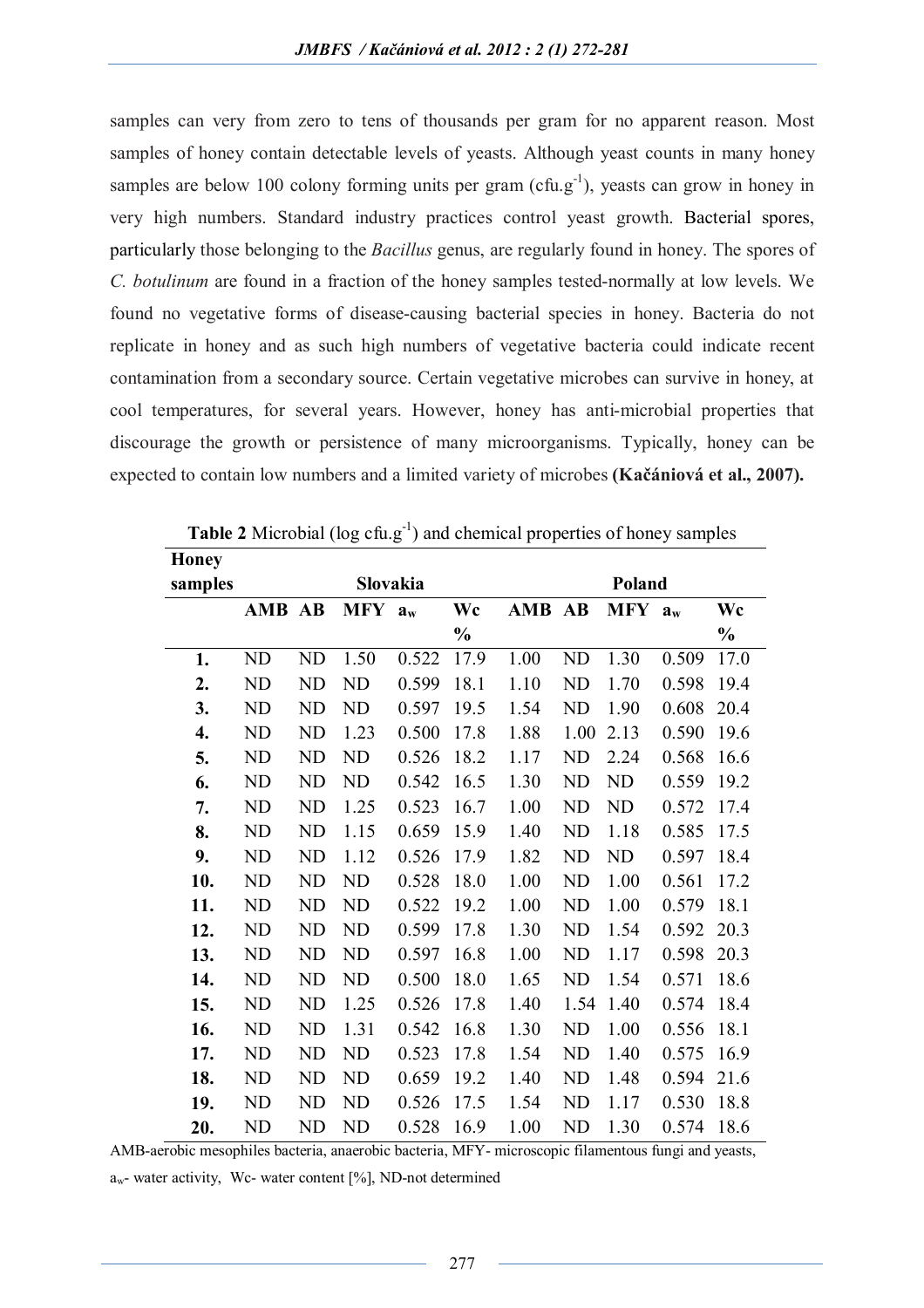Levels of microbial contamination of honey samples are presented in Table 2. Levels of quantification for the commercial quality parameters (aerobic and anaerobic mesophilic bacteria, microscopic filamentous fungi and yeasts) in the analyzed honey samples were not detected are generally lower than those reported by other authors **(Iurlina and Fritz, 2005;**  Finola et al., 2007). Also in table 2 we reported results of water activity and water content, which are factors for growth of microorganisms.

In comparison of Slovak and Polish honey we found the better microbiological quality of Slovakian honey in microbiological properties as number of aerobic mesophiles bacteria. Number of anaerobic bacteria in Slovakian honey we not found and in Polish honey we found only in the two samples. All followed samples of Slovakian bee honey comply with the requirements for honey on water activity and water content. Four Polish samples of honey do not correspond with Europe Union standard for honey in water content.

From the microbiological point of view, the low count of yeast and fungi is indicative of an appropriate management of apiaries. From this point of view, it can be said that the quality of the analyzed honeys is good, which facilitates its national and international commercialization.

The agar well diffusion method and disc diffusion method was used to ascertain the antimicrobial activity of the honey samples against two bacteria (*Escherichia coli* ATCC 14948; *Bacilus sutillis* ATCC 6633) and one yeast (*Saccharomyces cerevisiae*) (table 3).

Honeys from diverse floral sources were screened against *Escherichia coli* (ATCC 14948) and *Bacillus subtilis* (ATCC 6633) using the broth microdilution method. The best antimicrobial effect in this study were found in 50% concentration of honey against these bacterial strains **(Brudzinsky and Kim, 2011).**

The antibacterial properties of honey have been reviewed extensively during the last years in multiple studies all over the world. In our study each bacteria and yeast tested exhibited different sensitivities to each of the test honeys. Several authors have concluded that major antibacterial factors in honey are hydrogen peroxide, catalase and glucose oxidase level **(Weston et al., 2000).** Non-peroxide factors may also contribute to antimicrobial properties of honey such as lysozyme, phenolic acids and flavonoids **(Weston et al., 2000).** Flavonoids and other phenolic components in nectar have antioxidant capacity and inhibit growth a wide range of gram negative and gram positive bacteria. Moreover, several authors have concluded that honey from certain plants has better antibacterial activity than that of others. Also, it has shown that there can be a large variation in the activity of different samples from the same plant source **(Silici et al., 2010).**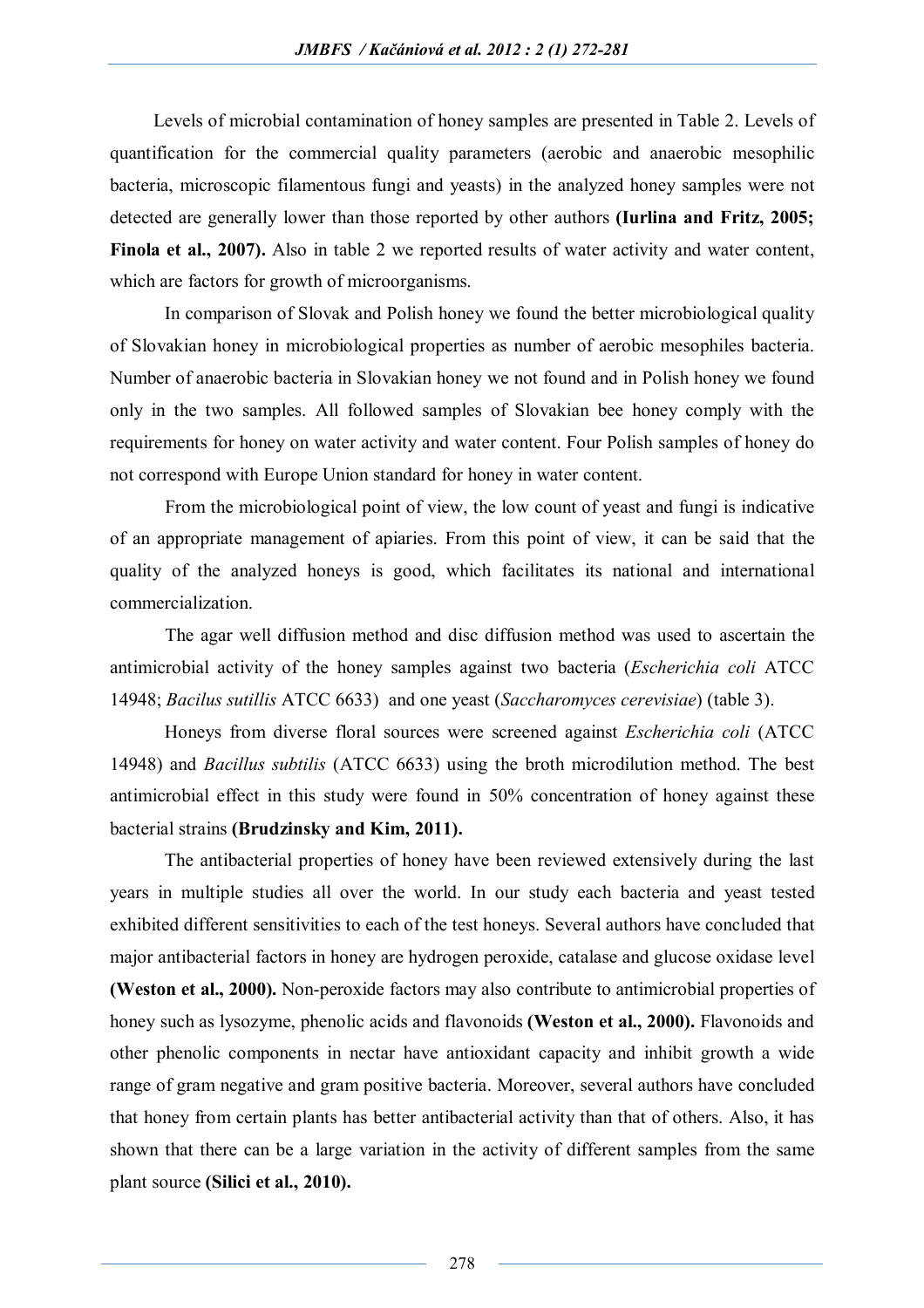|                  |             | well diffusion method |              |      |             |                       |        |                     |             |       |          |                  |         |
|------------------|-------------|-----------------------|--------------|------|-------------|-----------------------|--------|---------------------|-------------|-------|----------|------------------|---------|
|                  |             | <b>Slovak honey</b>   |              |      |             |                       |        | <b>Polish honey</b> |             |       |          |                  |         |
|                  |             | $\mathbf n$           | $\mathbf X$  |      | S.D. $CV\%$ | min                   | max    | $\mathbf n$         | $\mathbf X$ | S.D.  | $CV\%$   |                  | min max |
| E. coli          |             |                       |              |      |             |                       |        |                     |             |       |          |                  |         |
|                  |             |                       | 12.5 40 4.05 |      | 1.55 38.31  | $\overline{2}$        | $\tau$ | 40                  | 7.0         | 3.30  | 47.10    | $\mathbf{1}$     | 13      |
|                  | 25          | 40                    | 7.4          | 1.81 | 24.44       | 5                     | 11     | 40                  | 9.38        | 3.22  | 34.39    | 1                | 16      |
|                  | 50          | 40                    | 12.18        |      | 1.95 15.99  | 8                     | 16     | 40                  | 13.58 3.48  |       | 25.62    | 6                | 22      |
| <b>B.</b> cereus |             |                       |              |      |             |                       |        |                     |             |       |          |                  |         |
|                  | 12.5 40     |                       | 2.9          |      | 1.21 41.91  | $\mathbf{1}$          | 5      | 40                  | 2.4         | 2.84  | 118.53 0 |                  | 13      |
|                  | 25          |                       | 40 5.6       |      | 1.68 29.94  | 2                     | 9      | 40                  | 4.05        | 3.46  | 85.34    | $\overline{0}$   | 13      |
|                  | 50          |                       | 40 9.7       |      | 2.64 27.25  | $\overline{4}$        | 14     | 40                  | 6.64        | 4.37  | 65.76    | $\boldsymbol{0}$ | 14      |
| S. cerevisiae    |             |                       |              |      |             |                       |        |                     |             |       |          |                  |         |
|                  |             |                       | 12.5 40 1.47 |      | 1.06 71.99  | $\theta$              | 4      | 40                  | 3.23        | 5.00  | 155.04 0 |                  | 15      |
|                  | 25          |                       | 40 3.22      |      | 2.03 63.0   | $\theta$              | $\tau$ | 40                  | 3.41        | 4.66  | 136.64 0 |                  | 15      |
|                  | 50          |                       | 40 5.25      |      | 2.18 41.54  | $\mathbf{1}$          | 9      | 40                  | 5.44        | 5.77  | 106.16 0 |                  | 15      |
|                  |             |                       |              |      |             | disc diffusion method |        |                     |             |       |          |                  |         |
| E. coli          |             |                       |              |      |             |                       |        |                     |             |       |          |                  |         |
|                  | 12.5 40     |                       | 4.2          |      | 1.49 35.44  | $\overline{2}$        | $\tau$ | 40                  | 7.65        | 10.93 | 142.91   | 3                | 14      |
|                  | 25          |                       | 40 7.38      | 1.81 | 24.50       | 5                     | 11     | 40                  | 7.25        | 1.97  | 27.19    | 5                | 11      |
|                  | 50          |                       | 40 12.23     |      | 1.83 14.99  | 9                     | 16     | 40                  | 10.55       | 1.60  | 15.1     | $\overline{7}$   | 14      |
| <b>B.</b> cereus |             |                       |              |      |             |                       |        |                     |             |       |          |                  |         |
|                  | 12.5 40 2.9 |                       |              |      | 1.22 41.91  | 1                     | 5      | 40                  | 3.13        | 2.13  | 68.05    | $\overline{0}$   | 9       |
|                  | 25          |                       | 40 5.43      |      | 1.74 32.03  | $\overline{2}$        | 9      | 40                  | 6.05        | 2.66  | 43.96    | $\overline{0}$   | 10      |
|                  | 50          |                       | 40 9.98      |      | 2.50 25.02  | $\overline{4}$        | 15     | 40                  | 8.65        | 3.80  | 43.93    | $\theta$         | 14      |
| S. cerevisiae    |             |                       |              |      |             |                       |        |                     |             |       |          |                  |         |
|                  |             |                       | 12.5 40 1.48 |      | 1.06 71.99  | $\overline{0}$        | 4      | 40                  | 1.05        | 1.43  | 136.13 0 |                  | 5       |
|                  | 25          | 40                    | 3.23         |      | 2.03 63.00  | $\overline{0}$        | 7      | 40                  | 1.89        | 2.43  | 128.87 0 |                  | 10      |
|                  | 50          |                       | 40 5.25      |      | 2.18 41.54  | $\mathbf{1}$          | 9      | 40                  | 2.53        | 3.33  | 131.81 0 |                  | 15      |

|       |  |  | <b>Table 3</b> The statistical indicators of antimicrobial activity (in mm) of Slovak and Polish |  |  |  |  |
|-------|--|--|--------------------------------------------------------------------------------------------------|--|--|--|--|
| honey |  |  |                                                                                                  |  |  |  |  |

n-number of samples, x-average, S.D.-standard deviation, CV-coefficient of variation, min-minimum, maxmaximum

# **CONCLUSION**

The study allowed the qualitative analysis of the honey samples collected from beekeepers in Slovakia and Poland. The experimental values of the chemical and microbiological parameters of honey demonstrate the following: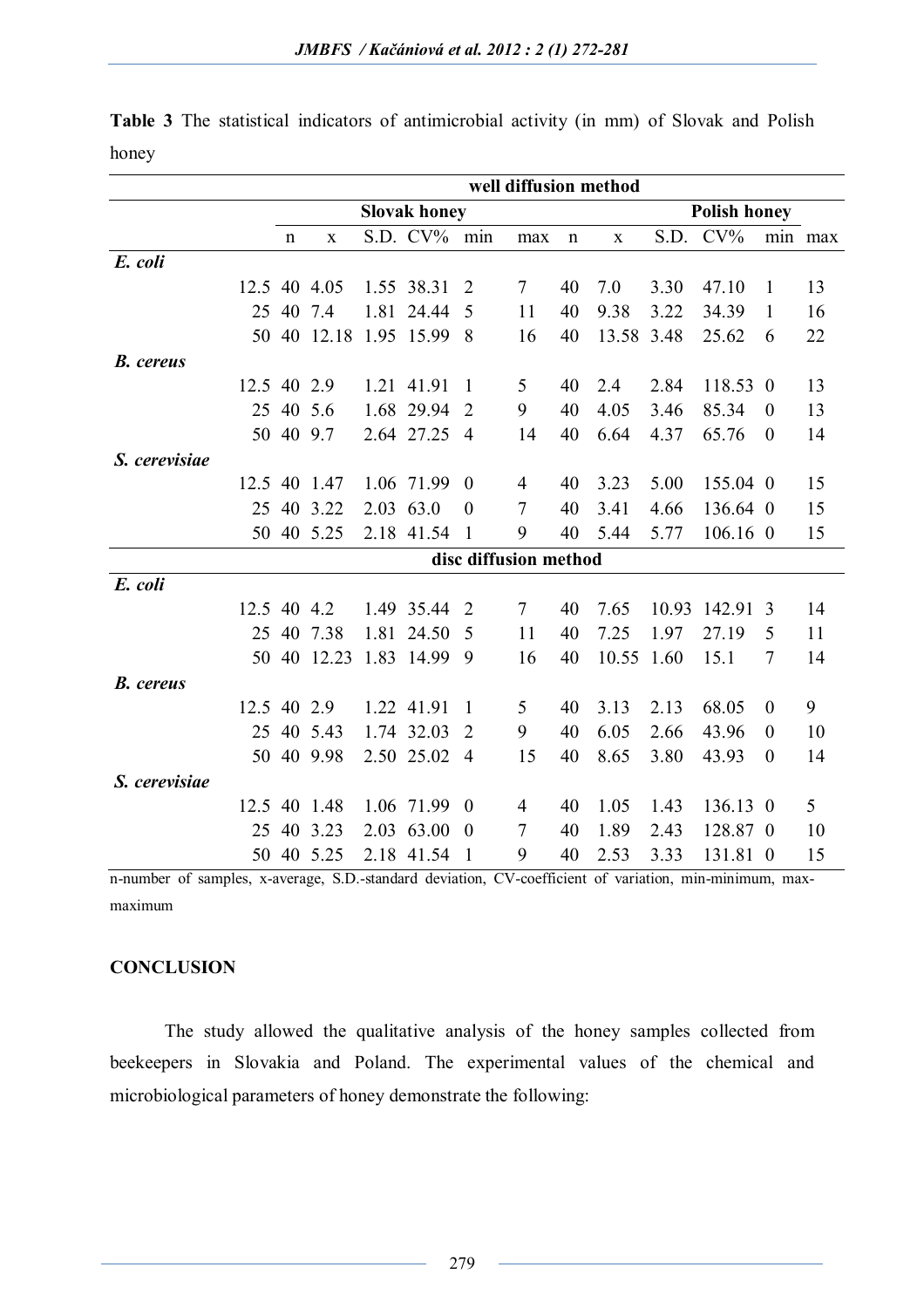- The presence of microorganisms (especially, moulds) which cannot exceed the limit values. These facts, as well as the favourable conditions can lead to generating and developing mycotoxins.

- Contamination from secondary sources during the manipulations due to the inadequate hygiene conditions during the selection, manipulation and storing.

- The chemical parameters were within the limits imposed by the present legislation, except 4 samples.

The best antimicrobial properties of honey were found in Slovak and Polish honey in 50% concentration against *Escherichia coli*.

**Acknowledgments:** This study was supported by KEGA Cultural and Educational Grant Agency no. 053SPU-4/2011 and 013SPU-4/2012.

# **REFERENCES**

AL, M.L. - DANIEL, D. - MOISE, A. - BOBIS, O. - LASLO, L. - BOGDANOV, S. 2009. Physicochemical and bioactive properties of different floral origin honeys from Romania. In *Food Chemistry* vol. 112, 2009, p. 863-867.

AZEREDO, L.C. - AZEREDO, M.A.A. - SOUZA, S.R. - DUTRA, V.M.L. 2003. Protein contents and physicochemical properties in honey samples of *Apis mellifera* of different floral origins. In *Food Chemistry*, vol. 80, 2003, p. 249-254.

BASUALDO, C. - SGROY, V. - FINOLA, M.S. - MARIOLI, J.M. 2007. Comparison of the antibacterial activity of honey from different provenance against bacteria usually isolated from skin wounds. In *Veterinary Microbiology*, vol. 124, 2007, p. 375–381.

BRUDZYNSKI, K. - KIM, L. 2011. Storage-induced chemical changes in active components of honey de-regulate its antibacterial activity. In *Food Chemistry*, vol. 126, 2011, p. 1155– 1163.

EU, 2001. Council Directive 2001/110 relating to honey. In *Official Journal of the European Communities.*

FINOLA, M.S. - LASAGNO, M.C. - MARIOLI, J.M., 2007. Microbiological and chemical characterization of honeys from central Argentina. In *Food Chemistry*, vol. 100, 2007, p. 1649-1653.